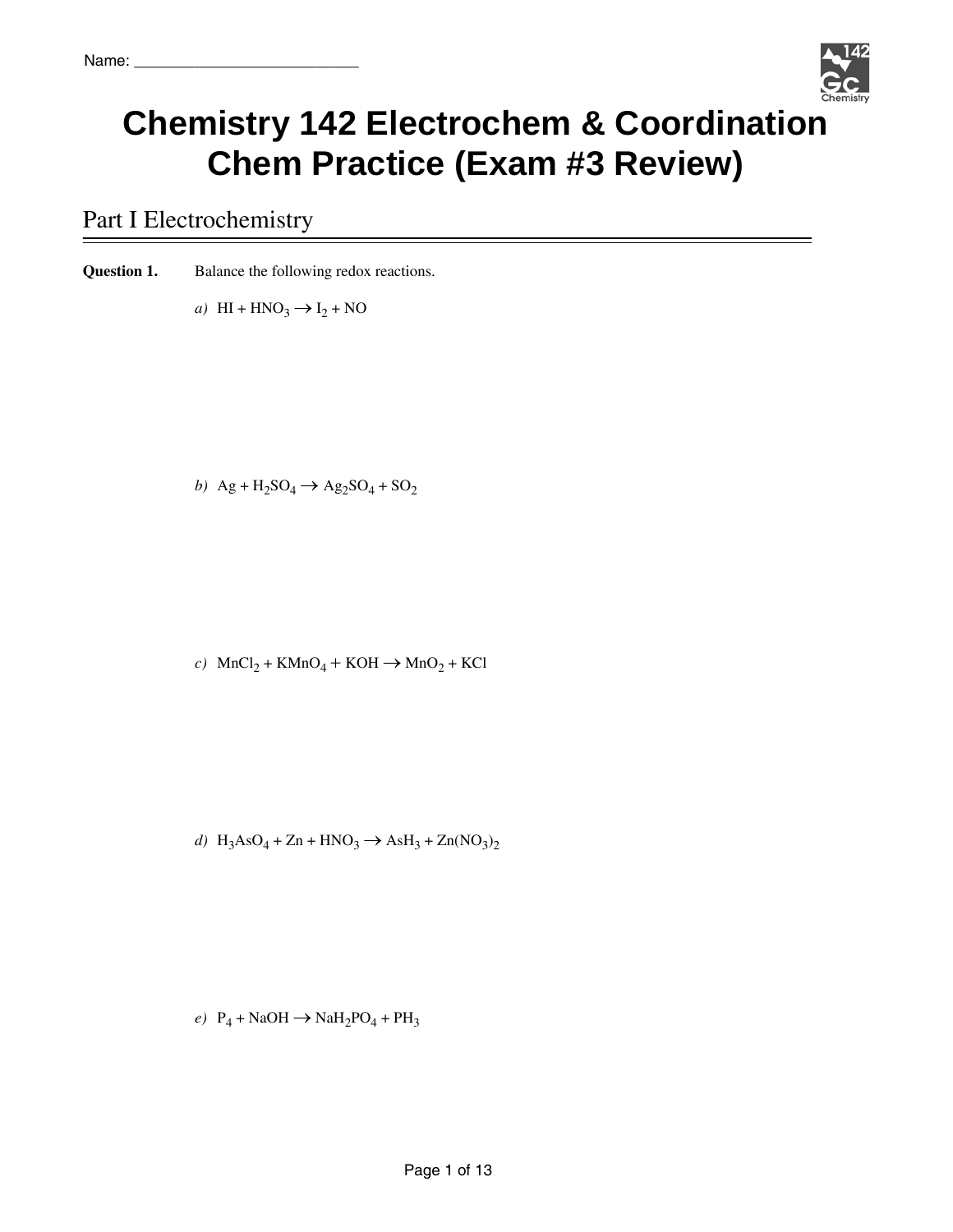

**Question 2.** Potassium was discovered by Sir Humphry Davy when he electrolyzed molten potassium hydroxide. Show this electrolytic cell and the electrode reactions.

**Question 3.** An iron rod is placed in 1.0*M* iron(III) chloride solution and a zinc rod is placed in a 1.0*M* zinc sulfate solution. Diagram this cell, give the cell potential, and give the shorthand notation.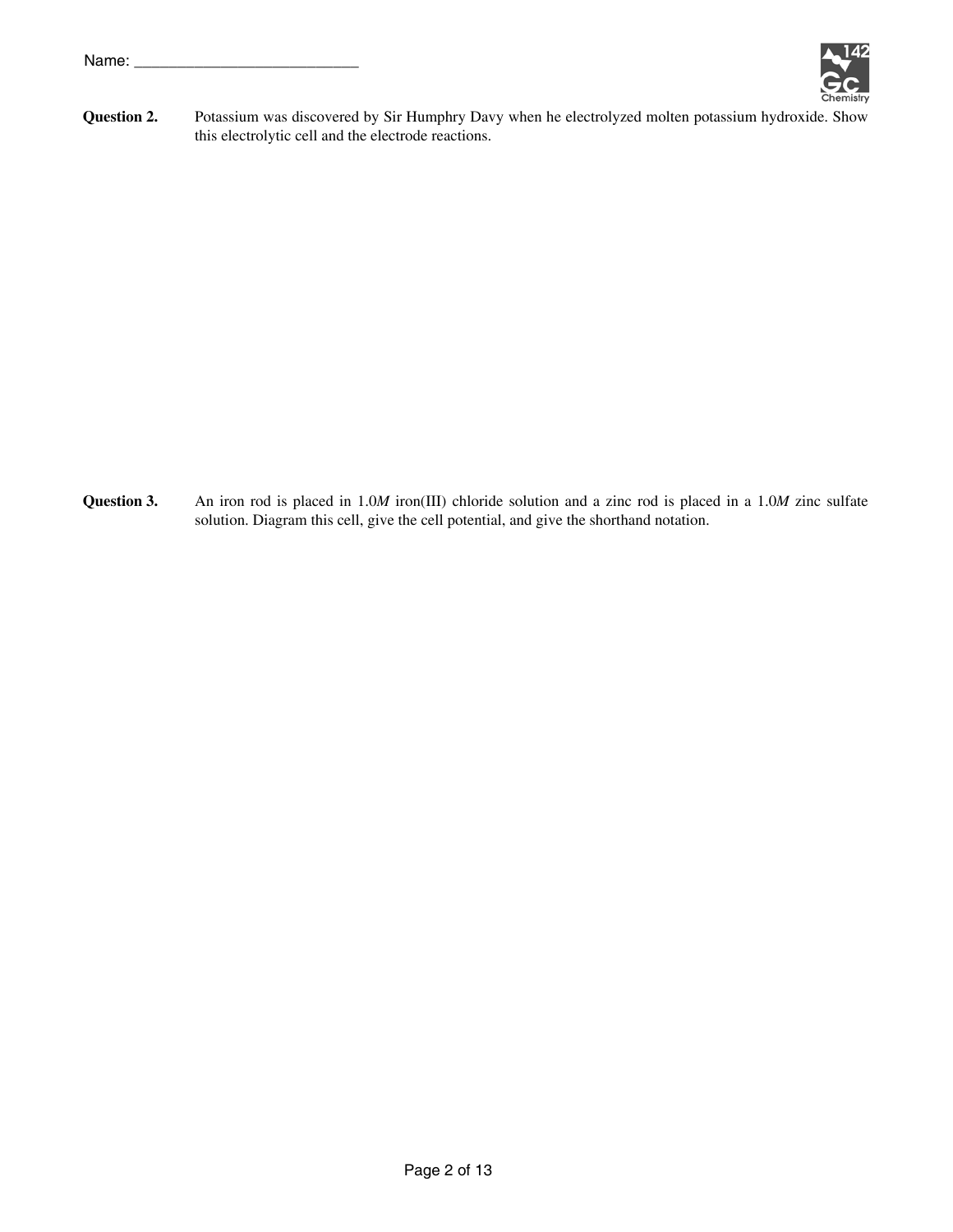

**Question 4.** Calculate the standard free energy change, using electrochemical potentials, for the reaction,  $Na(s) + \frac{1}{2}Cl_2(g) \rightarrow Na^+ + Cl^-$ 

**Question 5.** What is the emf of the following cell?  $Ni(s)|Ni^{2+}(1.0M)||Sn^{2+}(1.0\times10^{-4}M)|Sn(s)|$ 

**Question 6.** Calculate the equilibrium constant for the following reaction at 298 K.  $Fe^{3+} + Sn^{2+} \rightarrow Fe^{2+} + Sn^{4+}$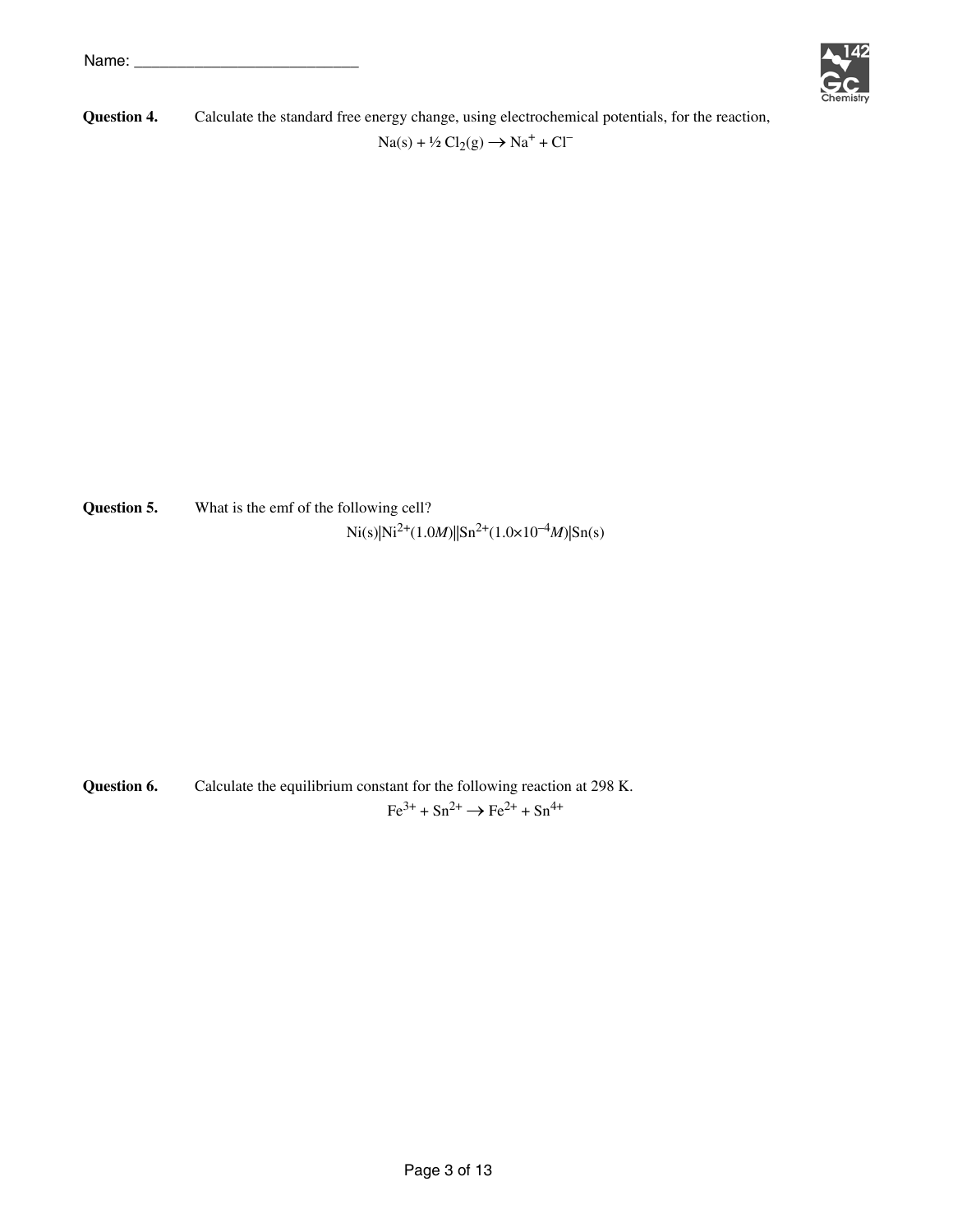

**Question 7.** The commercial production of  $Cl_2$  involves the electrolysis of aqueous NaCl solutions. Give the products of this electrolysis at each electrode and calculate how long it will take to produce 1.18 kg of  $Cl_2$  when a current of  $5.00\times10^2$  A is applied.

**Question 8.** Diagram a lead-acid storage battery. Show the reactions that occur at each electrode and calculate the cell potential.

**Question 9.** What is a sacrificial anode?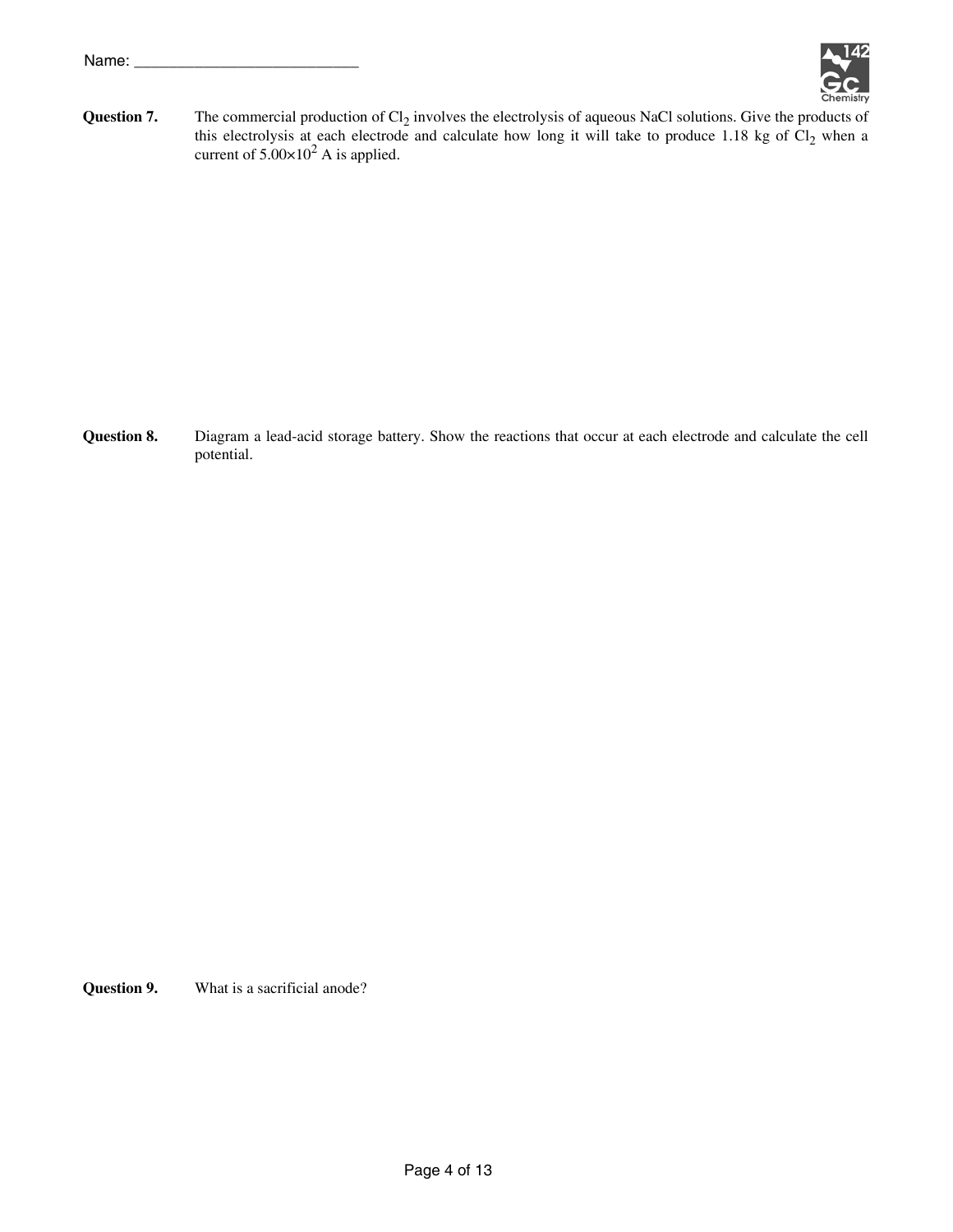

## Part II Coordination Chemistry

**Question 1.** Write the formula for the complex ion, and the coordination compounds containing the indicated central atom, ligands, and counter ion.

*a*) central atom:  $\text{Fe}^{3+}$ , ligands: six CN<sup>-</sup>, counter ion: K<sup>+</sup>

b) central atom:  $Ag^+$ , ligands: two OH<sup>-</sup>, counter ion: Na<sup>+</sup>

*c*) central atom:  $Ni^{2+}$ , ligands: four  $NH_3$ , counter ion:  $SO_4^{2-}$ 

*d*) central atom:  $Pt^{4+}$ , ligands: four  $H_2O$ , two Cl<sup>-</sup>, counter ion: Cl<sup>-</sup>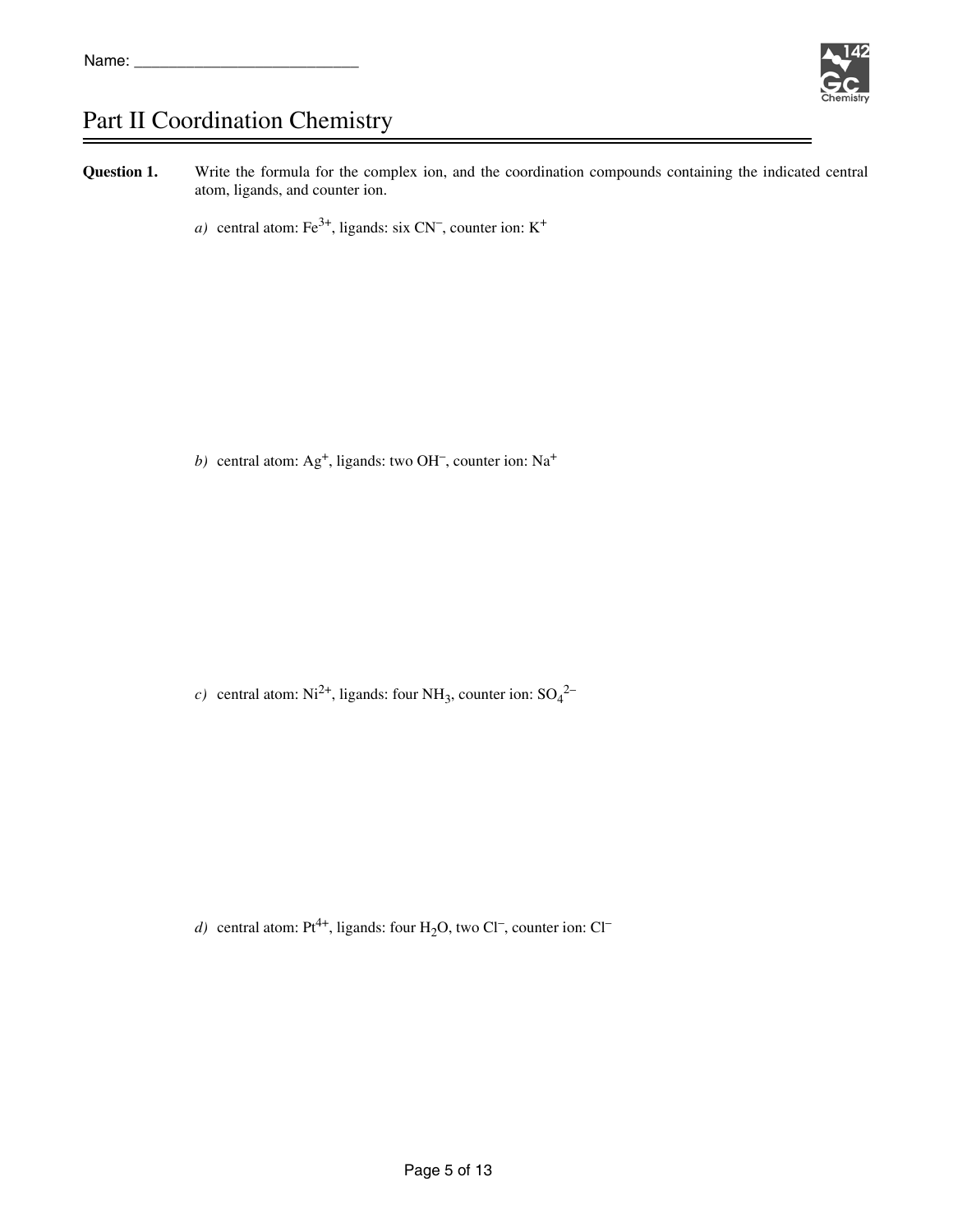

| Question 2. | Find the coordination number and oxidation number of the central atom in each coordination compound |
|-------------|-----------------------------------------------------------------------------------------------------|
|             | below.                                                                                              |

|                      | <b>Central Atom</b> | <b>Oxidation No.</b> | <b>Coordination No.</b> |
|----------------------|---------------------|----------------------|-------------------------|
| $K_2[PtCl_6]$        |                     |                      |                         |
| $[Fe(H2O)6](NO3)2$   |                     |                      |                         |
| $Na_2[Ni(CN)_4]$     |                     |                      |                         |
| $[Zn(H_2O)_2(OH)_2]$ |                     |                      |                         |

#### **Question 3.** In the blanks give the formula indicating the composition of the complex and the counter ions for the coordination compounds below.

| Composition      | moles Cl <sup>-/</sup> mol<br>compound | Total no. of<br>ions | <b>Formula of Coord. Compound</b> |
|------------------|----------------------------------------|----------------------|-----------------------------------|
| $PtCl_4(NH_3)_6$ | four                                   | five                 | $[Pt(NH_3)_6]Cl_4$                |
| $PtCl_4(NH_3)_4$ | two                                    | three                |                                   |
| $PtCl_4(NH_3)_2$ | none                                   | one                  |                                   |
| $PtCl_4(NH_3)K$  | none                                   | two                  |                                   |

#### **Question 4.** Complete the table below

| Form. of Coord.<br>Compound | <b>Formula of Complex Ion</b> | <b>Formula of Counter Ion</b> | <b>Total No. of Ions</b> |
|-----------------------------|-------------------------------|-------------------------------|--------------------------|
| $[Cr(H2O)6]Cl3$             |                               |                               |                          |
| $[Cr(H2O)5Cl]Cl2$           |                               |                               |                          |
| $[Cr(H2O)4Cl2]Cl$           |                               |                               |                          |
| $NH_4[Cr(H_2O)_2Cl_4]$      |                               |                               |                          |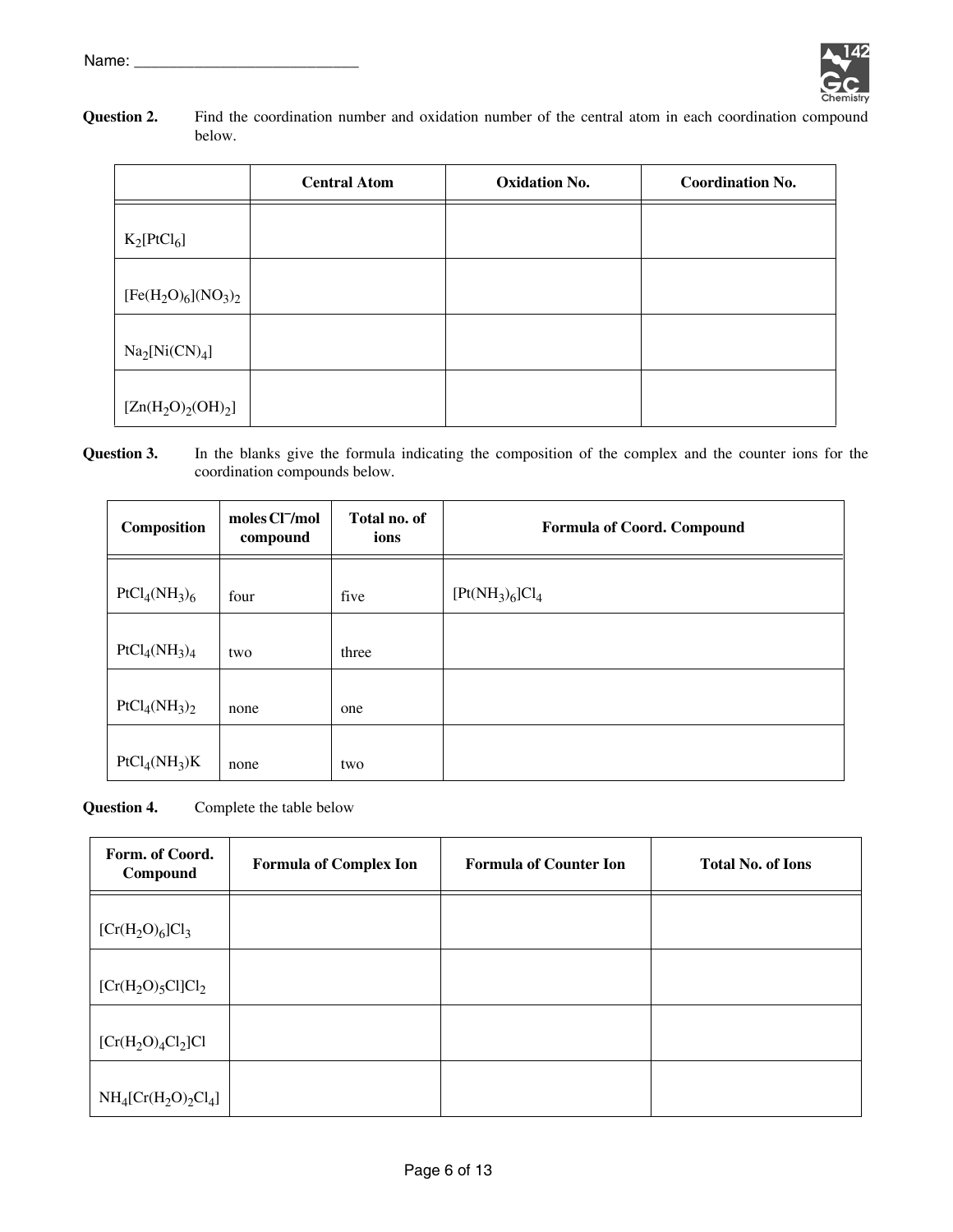

**Question 5.** For each complex below, give the coordination number of the central atom, and the expected geometry of the complex.

|                                               | <b>Coord. No. of Central Atom</b> | <b>Geom. of Complex</b> |
|-----------------------------------------------|-----------------------------------|-------------------------|
| $[Fe(H2O)6]$ <sup>3+</sup>                    |                                   |                         |
| $[Ni(NH_3)_2Cl_2]$<br>(only one isomer)       |                                   |                         |
| $[Ni(H_2O)_3(NH_3)_3]^{2+}$                   |                                   |                         |
| $[Au(CN)2Cl2$ ] <sup>-</sup><br>(two isomers) |                                   |                         |

**Question 6.** Draw structures for the two isomers of  $[Ni(NH_3)_2(H_2O)_3]^{2+1}$ .

**Question 7.** Draw structures for the two isomers of  $[Pt(H_2O)_2(NH_3)Cl]^+$ .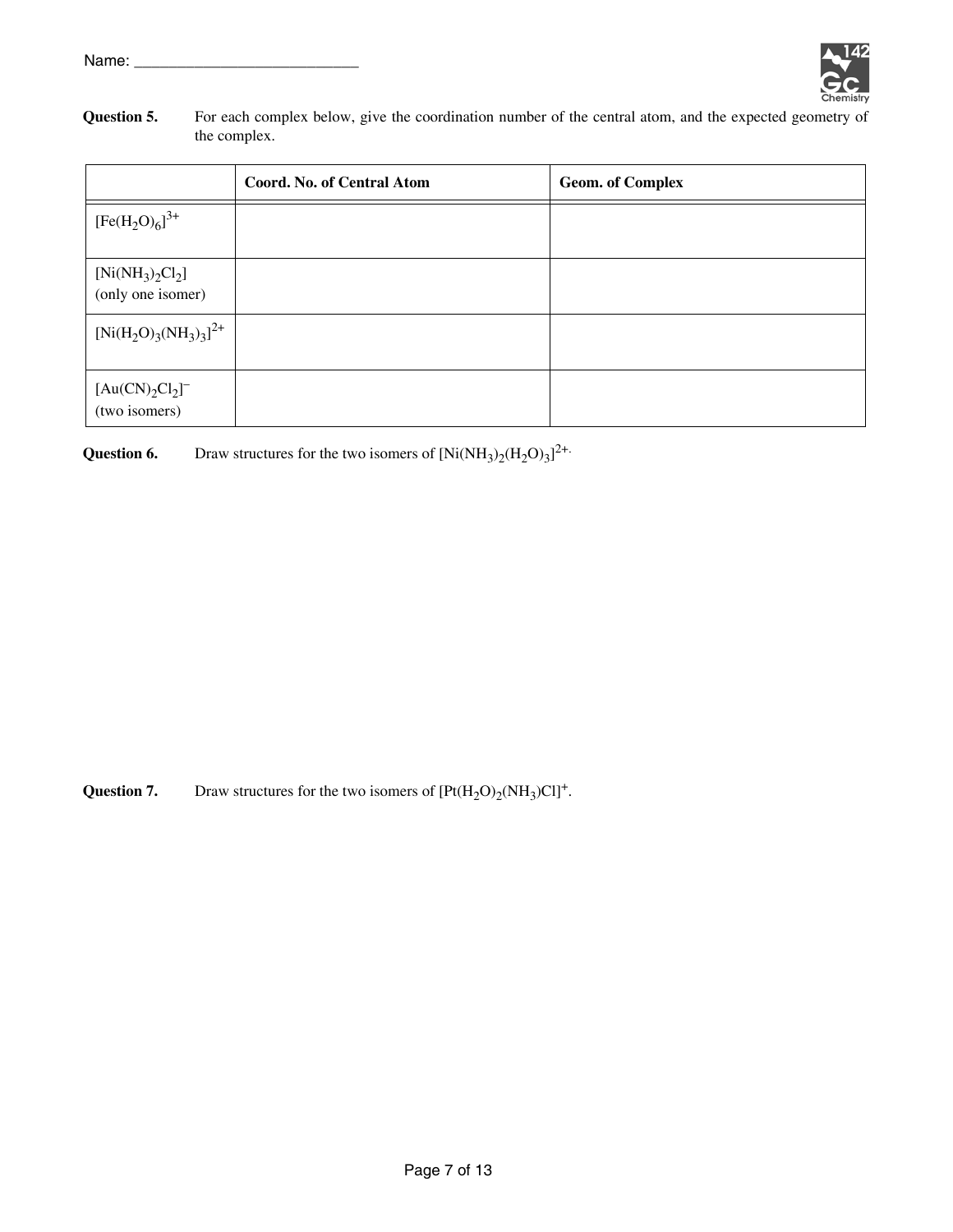

| <b>Complex</b>          | Ox. No. of Central Atom | <b>Coord. No. of Central Atom</b> |
|-------------------------|-------------------------|-----------------------------------|
| $[Ni(en)_3]^{2+}$       |                         |                                   |
| $[Co(CO3)3]3-$          |                         |                                   |
| $[Pt(C_2O_4)_2]^{2-}$   |                         |                                   |
| [Ni(dmg) <sub>2</sub> ] |                         |                                   |

**Question 9.** Draw structures for the two isomers of  $[Cr(C_2O_4)_2(H_2O)_2]$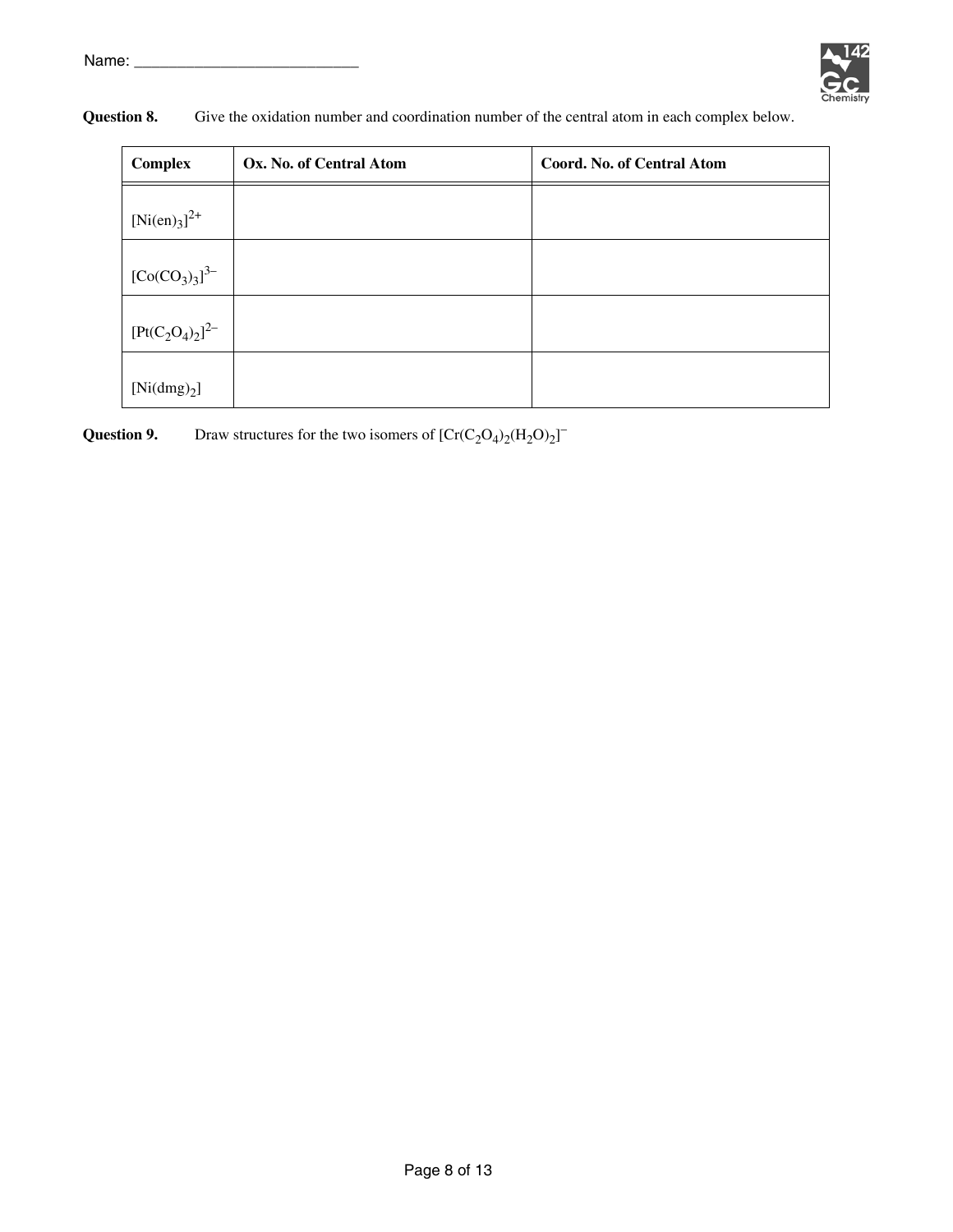

#### **Question 10.** Name each of the following.

| $[Cu(NH_3)_4]SO_4$                                                |  |
|-------------------------------------------------------------------|--|
|                                                                   |  |
| $[\mathrm{Co}(\mathrm{H}_2\mathrm{O})_4\mathrm{Br}_2]\mathrm{Br}$ |  |
|                                                                   |  |
| $\text{K}[\text{Cr}(\text{NH}_3)_2\text{Cl}_4]$                   |  |
|                                                                   |  |
| Na <sub>2</sub> [Zn(OH) <sub>4</sub> ]                            |  |
|                                                                   |  |
| $K_3[Co(C_2O_4)_3]$                                               |  |

**Question 11.** Write the formula for the following compounds.

*a)* hexaamminenickel(II) sulfate

*b)* dichlorobis(ethylenediamine)cobalt(III) chloride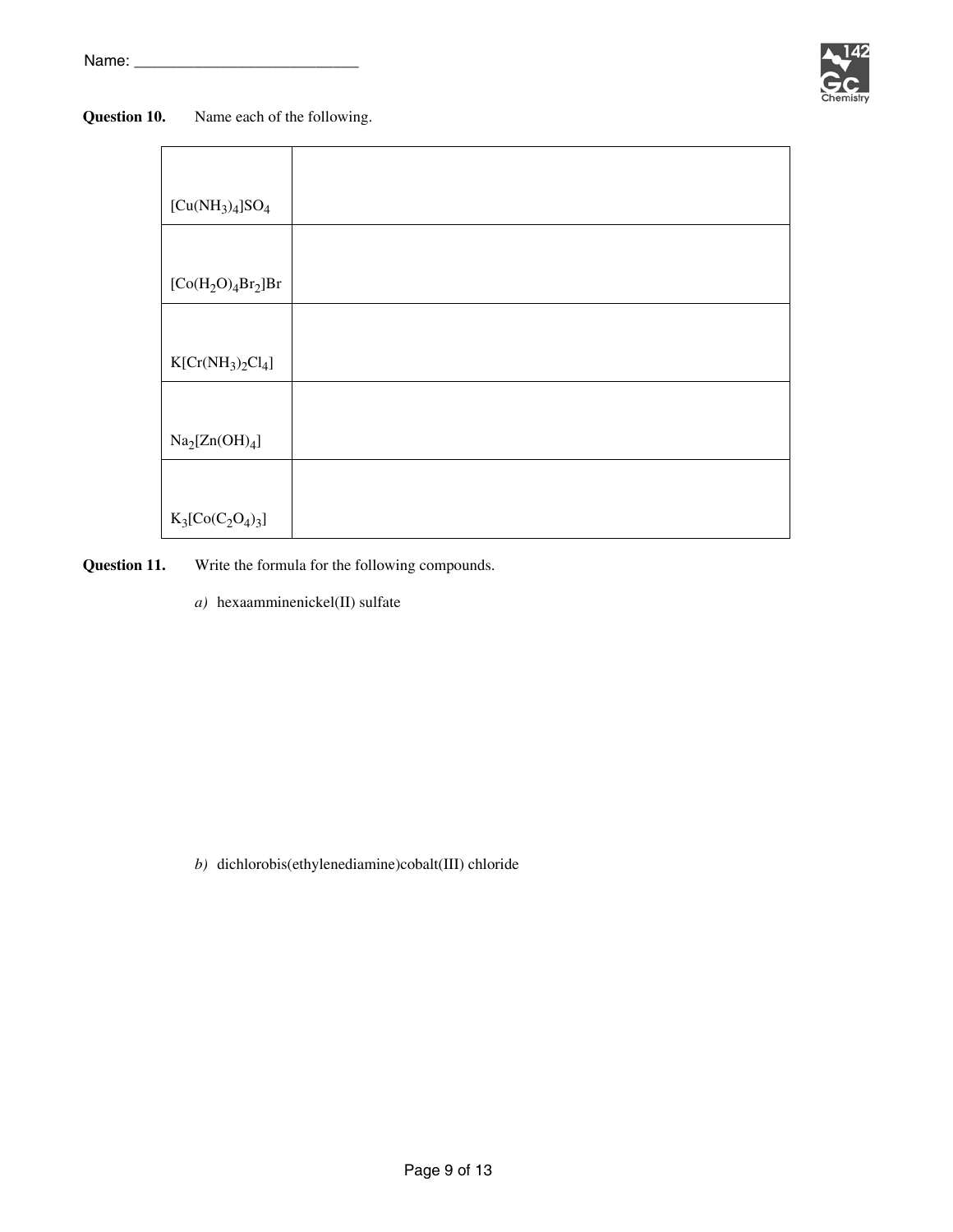

**Question 12.** What is the color of a substance that absorbs yellow light?

**Question 13.** The substance that gives leaves their green color is chlorophyll. Approximately what wavelength of light does chlorophyll absorb?

- **Question 14.** In each pair of substances below, circle the one that absorbs light of higher energy. The observed color of each substance is indicated.
	- *a)* Substance A (yellow), substance B (green)
	- *b)* Substance B (green), substance C (violet)
	- *c)* Substance D (red), substance E ( blue)
	- *d)* Substance C (violet), substance F (orange)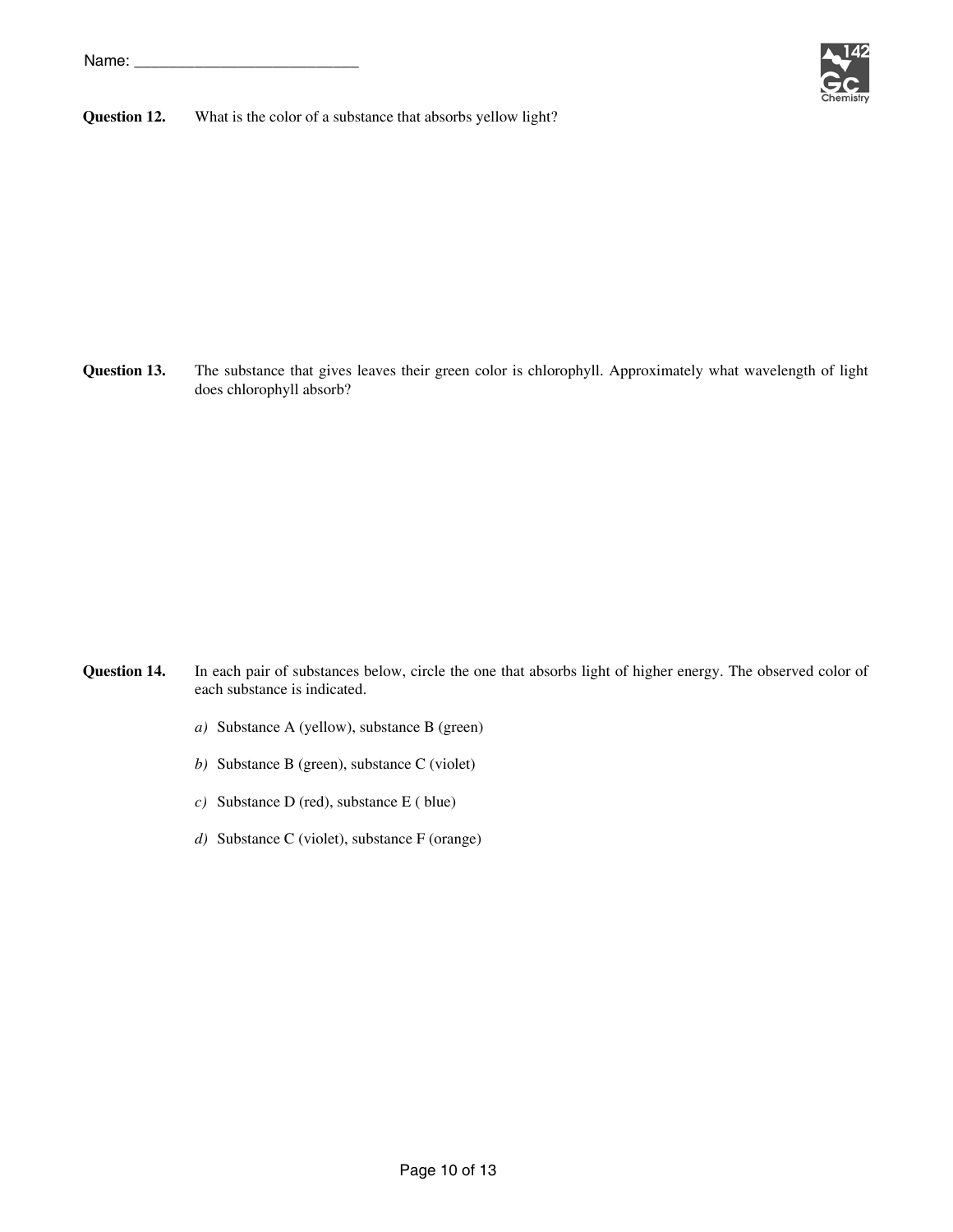

**Question 15.** Draw the crystal field splitting diagrams for  $[Ni(H_2O)_6]^2$ <sup>+</sup>, which is green, and $[Ni(NH_3)_6]^2$ <sup>+</sup>, which is blue. Label the *d*-orbitals and place the nickel(II) valence electrons into the orbitals. Show only the ground state configuration.

**Question 16.** Which complex has the larger Δ?

**Question 17.** What is the approximate value of  $\Delta$  in kJ/mol for  $[Ni(H_2O)_6]^{2+}$ ? Use the color of the complex to estimate the value.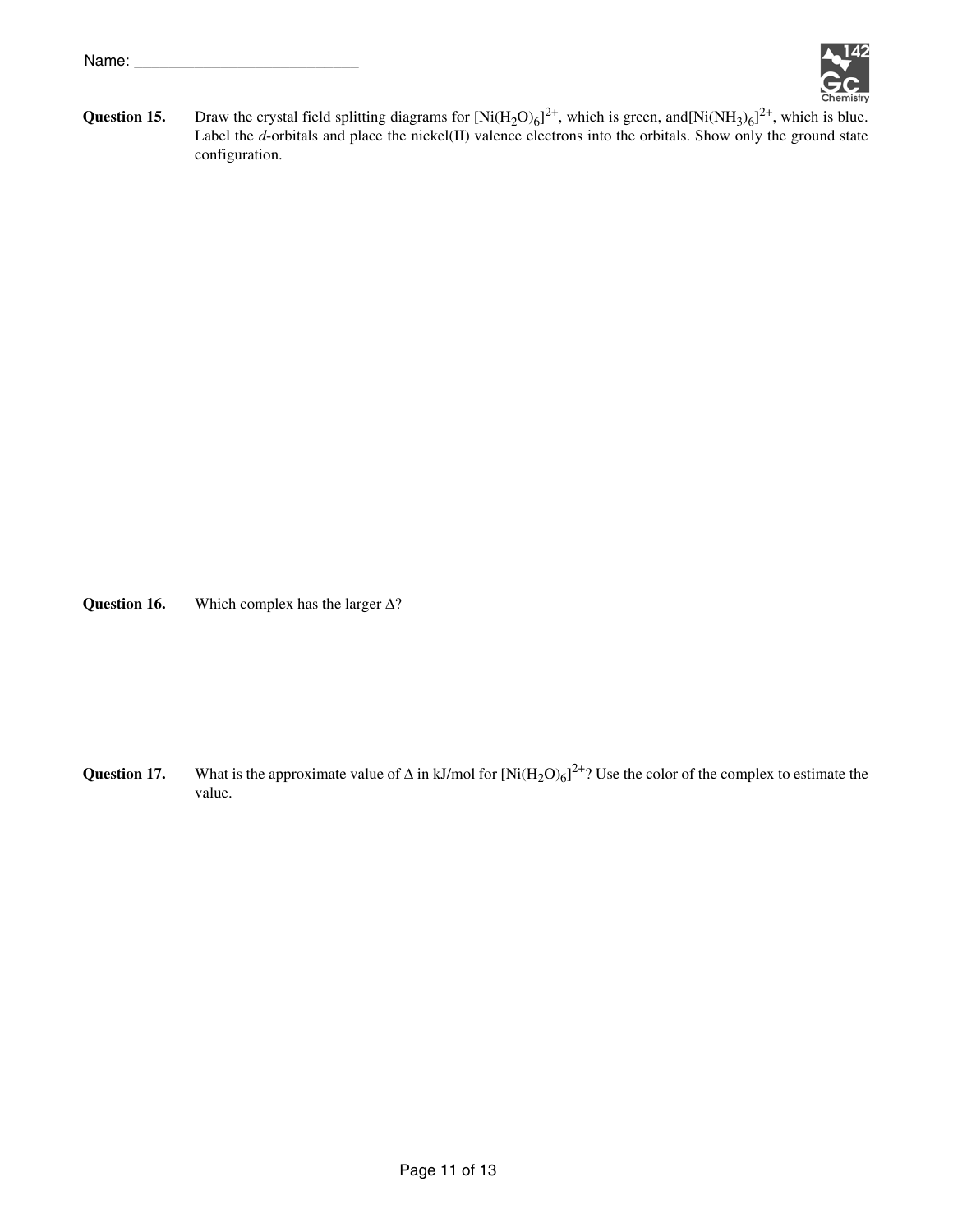

- **Question 18.** Consider the two complex ions,  $[Mn(H_2O)_6]^2$ <sup>+</sup> and  $Mn[(CN)_6]^4$ <sup>-</sup>. The first is pale red and is a high-spin complex, while the second is a low-spin complex.
	- *a*) Sketch the crystal field splitting energy diagram for  $[Mn(H_2O)_6]^{2+}$ . Label each orbital and put in the electron.

b) Do the same for  $\text{Mn}[\text{(CN)}_6]^{\text{4}-}.$ 

- *c*) What is the color of the light absorbed by  $[Mn(H_2O)_6]^{2+}$ ?
- *d*) Based on the magnitude of its Δ compared to that of the H<sub>2</sub>O complex, what color of light might be absorbed by  $[Mn(CN)_6]^{4-\gamma}$
- *e*) What color is a solution of  $[Mn(CN)_6]^{4-}$  likely to be?